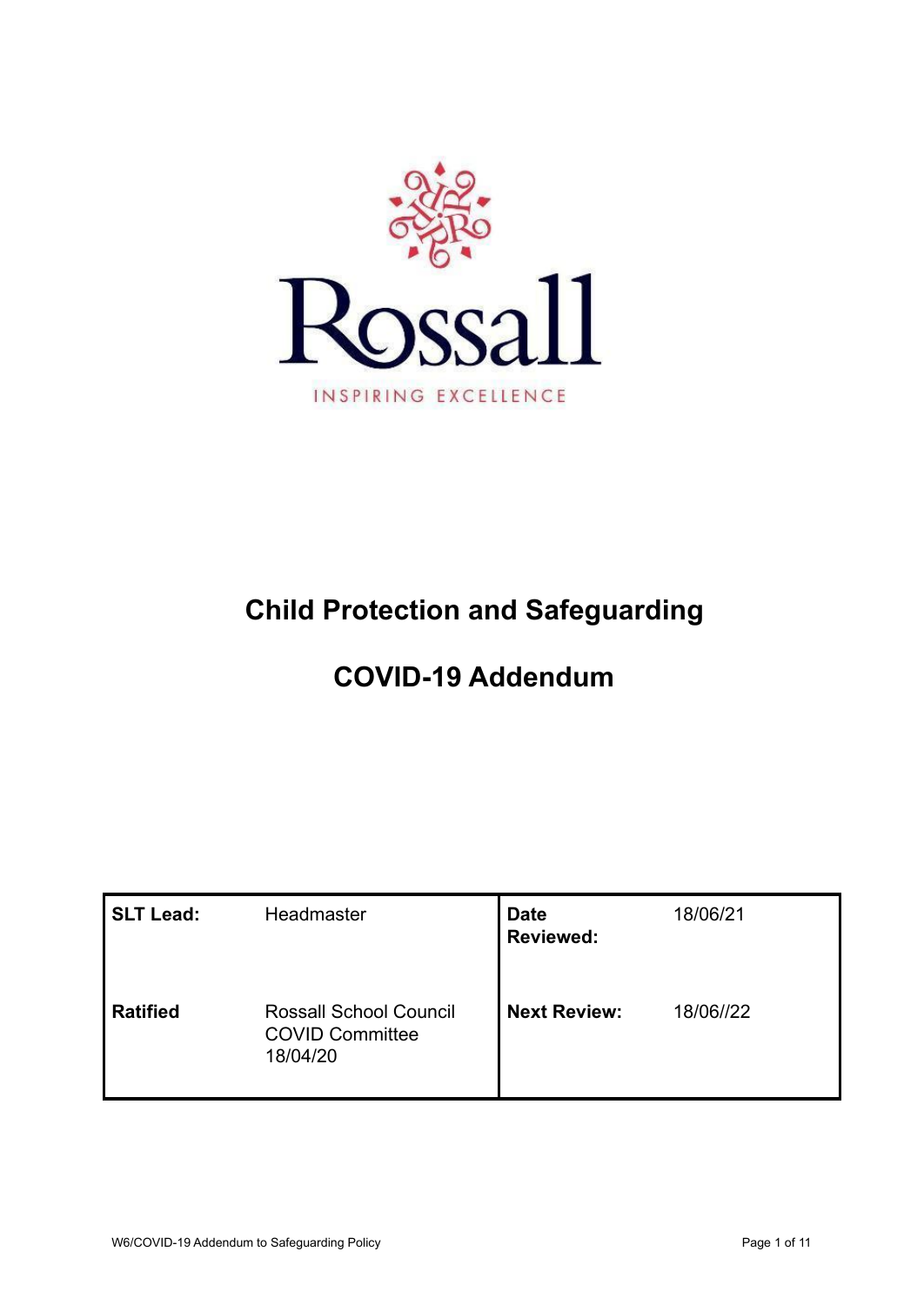# **KEY CONTACTS**

### **Rossall School Tel: 01253 774201**

# **Designated Safeguarding Lead (DSL) onsite**

| Mrs Emma Williams    | email:                    | 01253 774201 |  |
|----------------------|---------------------------|--------------|--|
|                      |                           | 07979 220800 |  |
| (Senior Houseparent) | e.williams@rossall.org.uk |              |  |
|                      |                           |              |  |
| onsite               |                           |              |  |
|                      |                           |              |  |

| Mr Matt Turner              | email:                  | 01253 774248   |
|-----------------------------|-------------------------|----------------|
| Head of Prep School and     | m.turner@rossall.org.uk | l 07872 469585 |
| DSL for EYFS & Prep School) |                         |                |
| ∣ onsite                    |                         |                |

# **Deputy Safeguarding Leads**

| Mrs Katie Lee<br>(Director of Boarding)                      | email:<br>k.lee@rossall.org.uk      | Tel: 07885 312650 |
|--------------------------------------------------------------|-------------------------------------|-------------------|
| Mr Lawrence Condon<br>(Deputy Head of Prep)                  | email:<br>l.condon@rossall.org.uk   | 01253 774222      |
| Mr Stephen Prest, Director of<br>Sixth Form (Key Stage 5)    | email:<br>s.prest@rossall.org.uk    | 01253 774262      |
| Mrs Stephanie Capstick, HR<br>(Support Staff and Holidays)   | email:<br>s.capstick@rossall.org.uk | 01253 774257      |
| Mrs Catherine Stacker, Head<br>of Lower School (Key Stage 3) | email:<br>c.stacker@rossall.org.uk  | 01253 774298      |
| Mr Andrew Veitch, Head of<br>Year (Key Stage 4)              | email:<br>a.veitch@rossall.org.uk   | 01253 774201      |
| Ms Nikola Stott, Head of<br>Nursery (Nursery and Infants)    | email:<br>n.stott@rossall.org.uk    | 01253 774298      |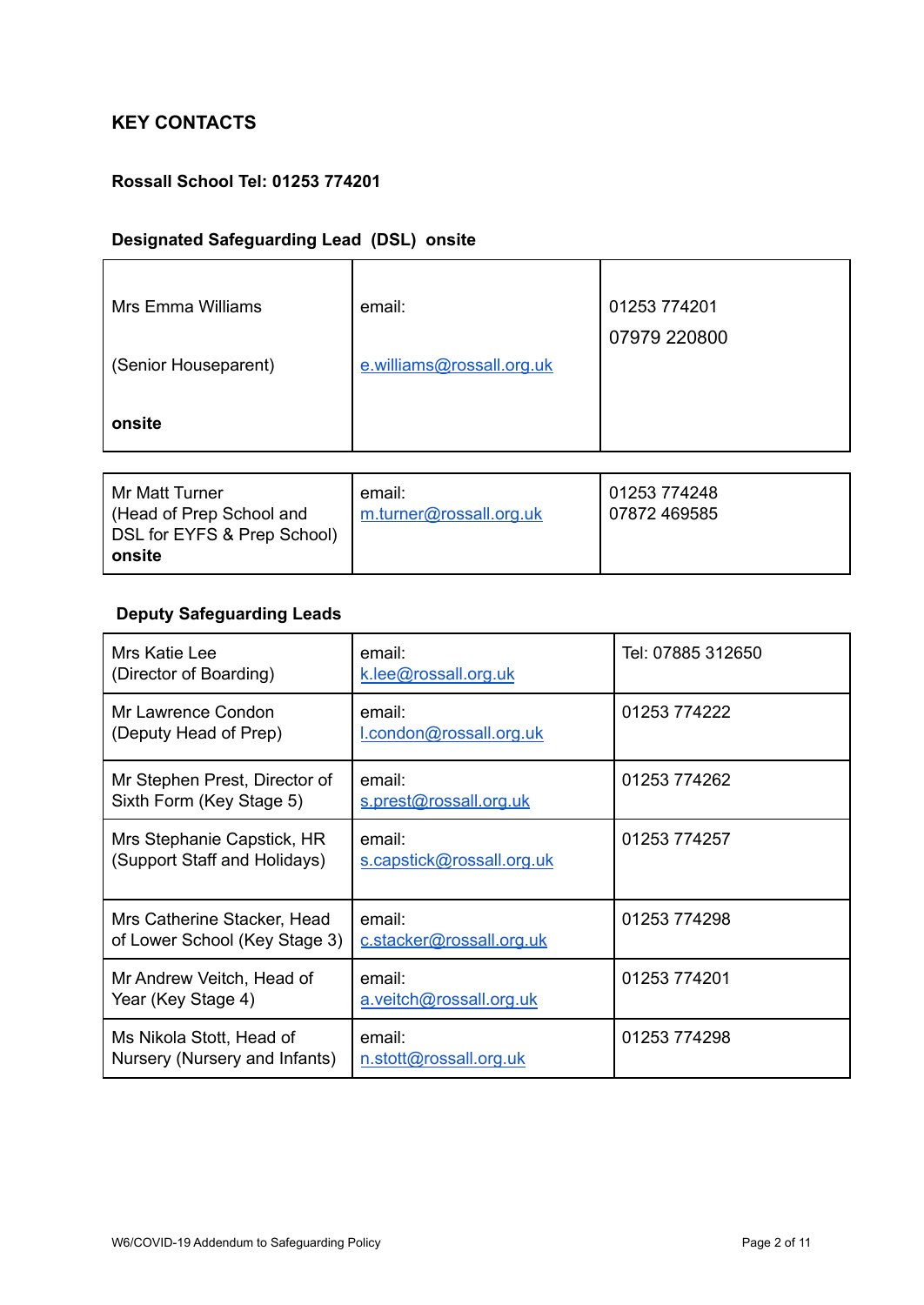#### **Other Contacts**

| Mr Jeremy Quartermain<br>(Headmaster)                                         | email:<br>j.quartermain@rossall.org.uk                                                       | Tel: 01253 778959<br>07702 571748 (mobile) |
|-------------------------------------------------------------------------------|----------------------------------------------------------------------------------------------|--------------------------------------------|
| Mr Chris Holt<br>(Chair of Council)                                           | <b>Postal Address</b><br>% Mrs O Roberts, Rossall<br>School, Broadway,<br>Fleetwood, FY7 8JW | Tel: 01253 774247<br>(school office)       |
| Mr David Ewart<br>(Member of Council with<br>responsibility for safeguarding) | <b>Postal Address</b><br>% Mrs O Roberts, Rossall<br>School, Broadway,<br>Fleetwood, FY7 8JW | Tel: 01253 774247<br>(school office)       |

#### **Multi-agency Contacts**

#### **Lancashire Safeguarding Children's Board (renamed Safeguarding Children Partnership for Blackburn with Darwen, Blackpool and Lancashire from 29th September 2019)**

Tel: 01772 530283/530329 email: [lsch@cyp.lancscc.gov.uk](mailto:lsch@cyp.lancscc.gov.uk)

#### **Schools' Safeguarding Team**

Lancashire County Council Safeguarding Unit Lancashire House 3 Enterprise Way The Globe Centre **Accrington** BB5 oFL Tel: 01772 531196 email: j[ennifer.ashton@lancashire.gov.uk](mailto:Jennifer.ashton@lancashire.gov.uk)

# **Referrals (Lancashire Children's Social Care):**

**for Children in Need and Children at Risk** Tel: 0300 123 6720/6722 (out of hours) email: [mash.education@lancashire.gov.uk](mailto:mash.education@lancashire.gov.uk)

#### **Local Authority Designated Officer (LADO)**

Tim Booth Lancashire County Council Safeguarding Unit Room B16 County Hall Preston PR1 8RJ

Tel: 01772 536694/07826 902522 (mobile) email: [tim.booth@lancashire.gov.uk](mailto:tim.booth@lancashire.gov.uk)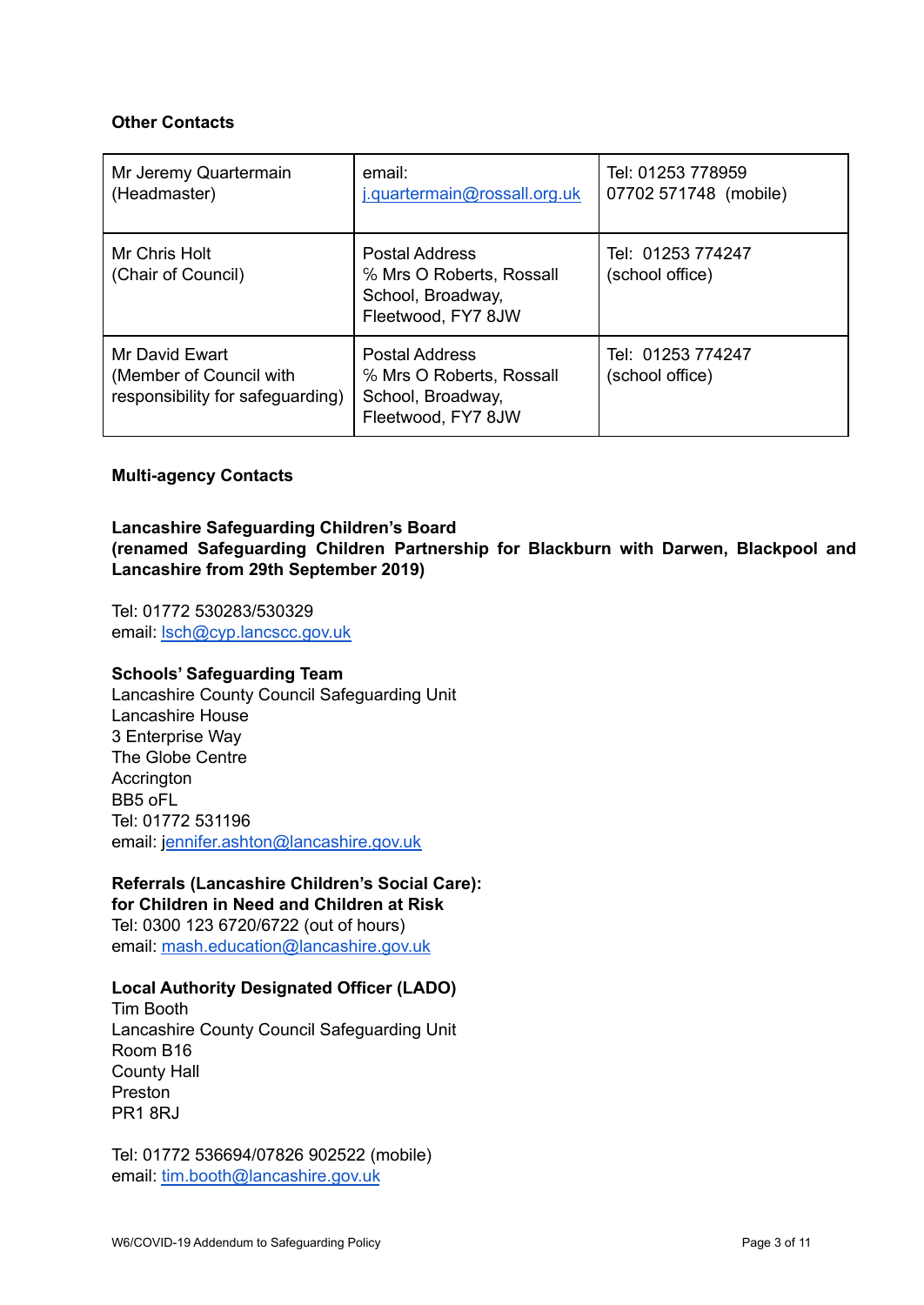### **Children Missing Education**

The Education Support Centre Union Street **Chorley** Lancashire

Tel: 01257 517333 email: [eme@lancashire.gov.u](mailto:eme@lancashire.gov.uk)

As the School lies close to authority boundaries, many students live in the Blackpool Council area.

Their details are:

Blackpool Children's Social Care Number One Bickerstaffe Square Talbot Road Blackpool FY1 3AH Tel: 01253 477299 email: [social.services@blackpool.gov.uk](mailto:social.services@blackpool.gov.uk)

#### **Prevent Duty**

Department for Education (Extremism advice) Tel: 0207 340 7264 email: [counter.extremism@education.gsi.gov.uk](mailto:counter.extremism@education.gsi.gov.uk)

Channel Co-ordinator (Lancashire) DS1436 Maxine Monks

Tel: 01722 413029 email: [concern@lancashire.pnn.police.uk](mailto:concern@lancashire.pnn.police.uk)

Police non-emergency number Tel: 101 Crimestoppers Tel: 0800 555 111 Anti-~terrorism helpline Tel:0800 789 321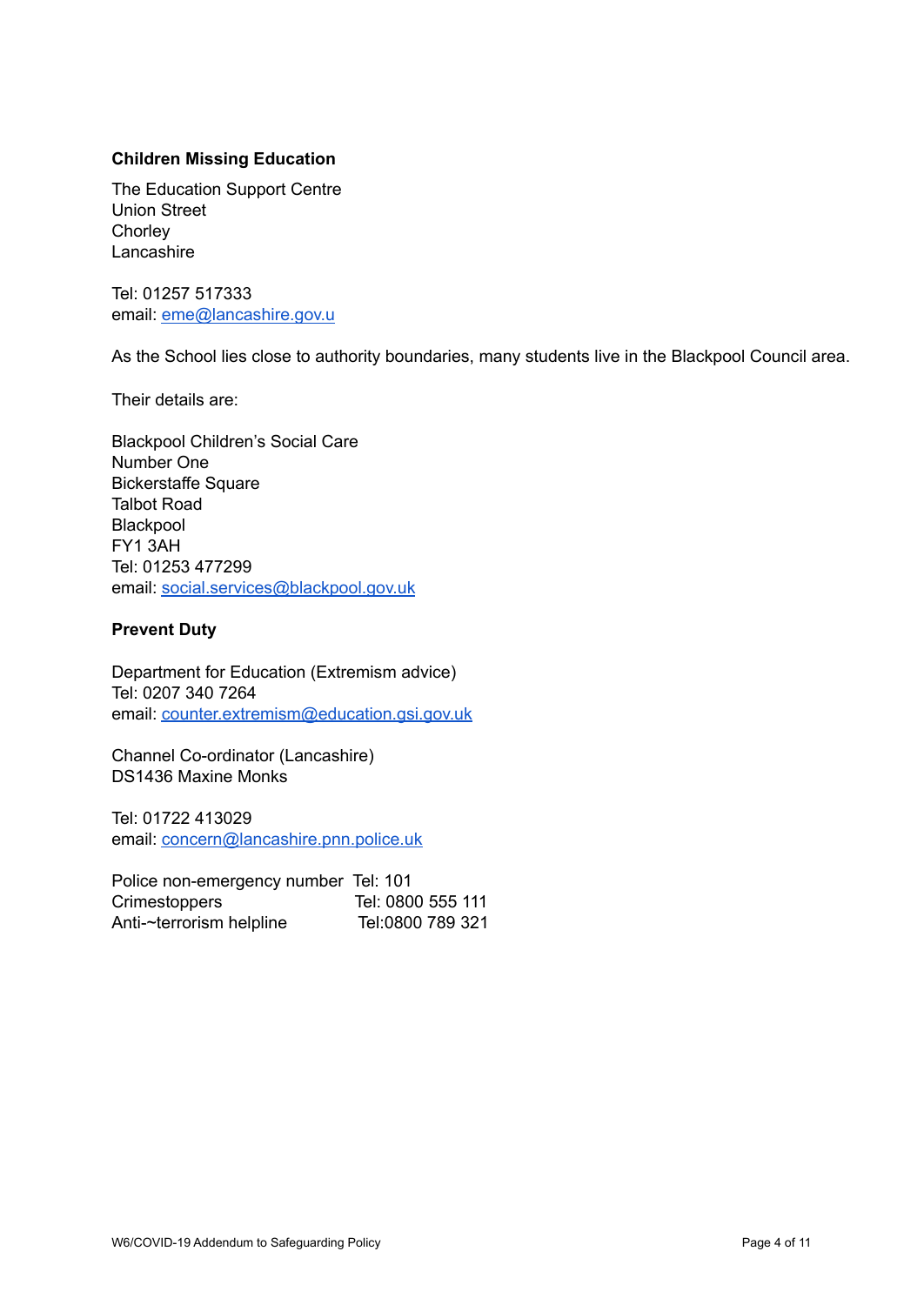#### **1. Scope and definitions**

This addendum applies during any period that the school operates partially or entirely remotely due to COVID-19, and reflects updated advice and is in accordance with Lancashire Local Safeguarding Children Board (LSCB) guidance.

This addendum supplements rather than replaces the School's Safeguarding and Child Protection Policy which can be found at: [Safeguarding](https://www.rossall.org.uk/wp-content/uploads/2020/04/W6-Safeguarding-and-Child-Protection-Policy-ratified-27.11.19.pdf) and Child Protection Policy

It sets out changes to our normal child protection policy in light of the Department for Education's guidance Coronavirus: [safeguarding](https://www.gov.uk/government/publications/covid-19-safeguarding-in-schools-colleges-and-other-providers) in schools, colleges and other providers, and should be read in conjunction with that policy.

Unless covered here, our normal child protection policy continues to apply.

The Department for Education's (DfE's) definition of 'vulnerable children' includes those who:

Have a social worker, including children:

- With a child protection plan
- Assessed as being in need
- Looked after by the local authority

Have an education, health and care (EHC) plan

#### **2. Core safeguarding principles**

We still have regard to the statutory safeguarding guidance, Keeping Children Safe in [Education.](https://www.gov.uk/government/publications/keeping-children-safe-in-education--2)

Whilst we may at times operate in a different way to normal, we will always adhere strictly to these important safeguarding principles:

- The best interests of children must come first
- If anyone has a safeguarding concern about any child, they should continue to act on it immediately
- A designated safeguarding lead is available at all times. It's essential that unsuitable people don't enter the school workforce or gain access to children

#### **Children should continue to be protected when they are online**

#### **3. Reporting concerns**

When the School is operating remotely, all staff and volunteers must continue to act on any concerns they have about a child immediately. It is vitally important to do this, both for children still attending school and those at home.

All concerns should be reported to the Designated Safeguarding Lead in line with normal procedures.

As a reminder, all staff should continue to work with and support children's social workers, where they have one, to help protect vulnerable children.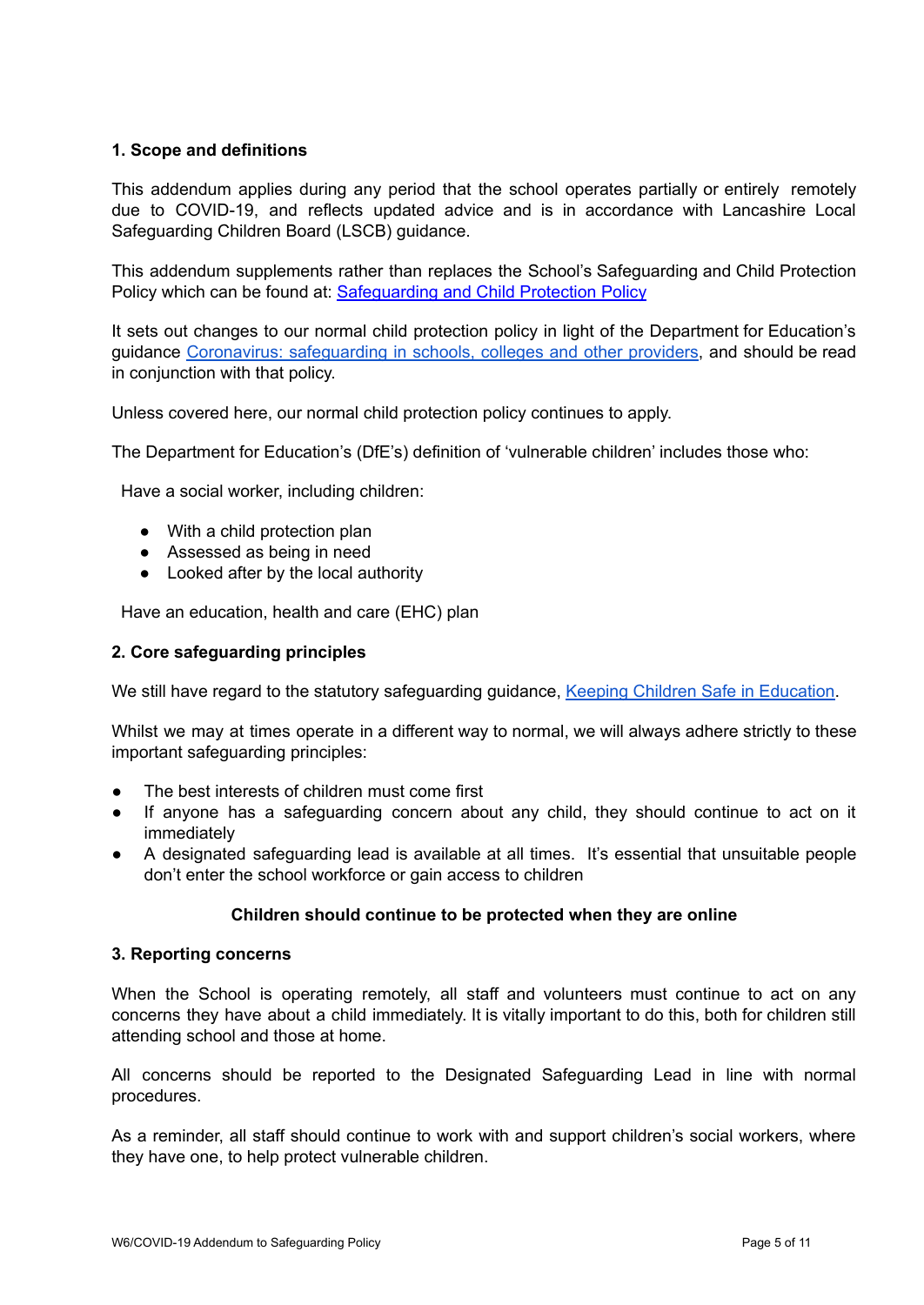#### **4. DSL (and deputy) arrangements**

We have a trained DSL available at all times. Details of all important contacts are listed in the 'Important contacts' section at the start of this addendum.

In the key contacts section of this document, you will find listed our DSLs, Deputy DSLs and other important contacts including the Headmaster and Chair of Governors. Initially, concerns should be reported directly to Emma Williams.

We will keep all school staff and governors informed should there be any change to our DSL arrangements (e.g. due to illness etc.)

We have ensured that DSLs (and deputies), wherever their location, know who the most vulnerable children in our school are.

If there were no DSL or deputy on site, then the Headmaster would take responsibility for coordinating safeguarding.

In such circumstances, the Headmaster will be responsible for liaising with the off-site DSL (or deputy) to make sure they (the senior leader) can:

- Identify the most vulnerable children in school
- Update and manage access to child protection files, where necessary
- Liaise with children's social workers where they need access to children in need and/or to carry out statutory assessments

#### **5. Working with other agencies**

In such circumstances, we will continue to work with children's social care, and with virtual school heads for looked-after and previously looked-after children.

We will continue to update this addendum where necessary, to reflect any updated quidance from:

Our local safeguarding partners

The local authority about children with education, health and care (EHC) plans, the local authority designated officer and children's social care, reporting mechanisms, referral thresholds and children in need.

#### **6. Monitoring attendance**

As most children will not be attending school during any period of school closure, we will not be completing our usual attendance registers or following our usual procedures to follow up on non-attendance. However, we do report numbers on site to the Department of Education. All subject teachers check that children are turning up to their lessons. Similarly, all teachers are recording who attends lessons and tutor meetings remotely. An email is sent to parents in those circumstances where children do not attend. Heads of Years and Heads of Section then follow up with parents, guardians and the pupils concerned from a safeguarding/pastoral perspective.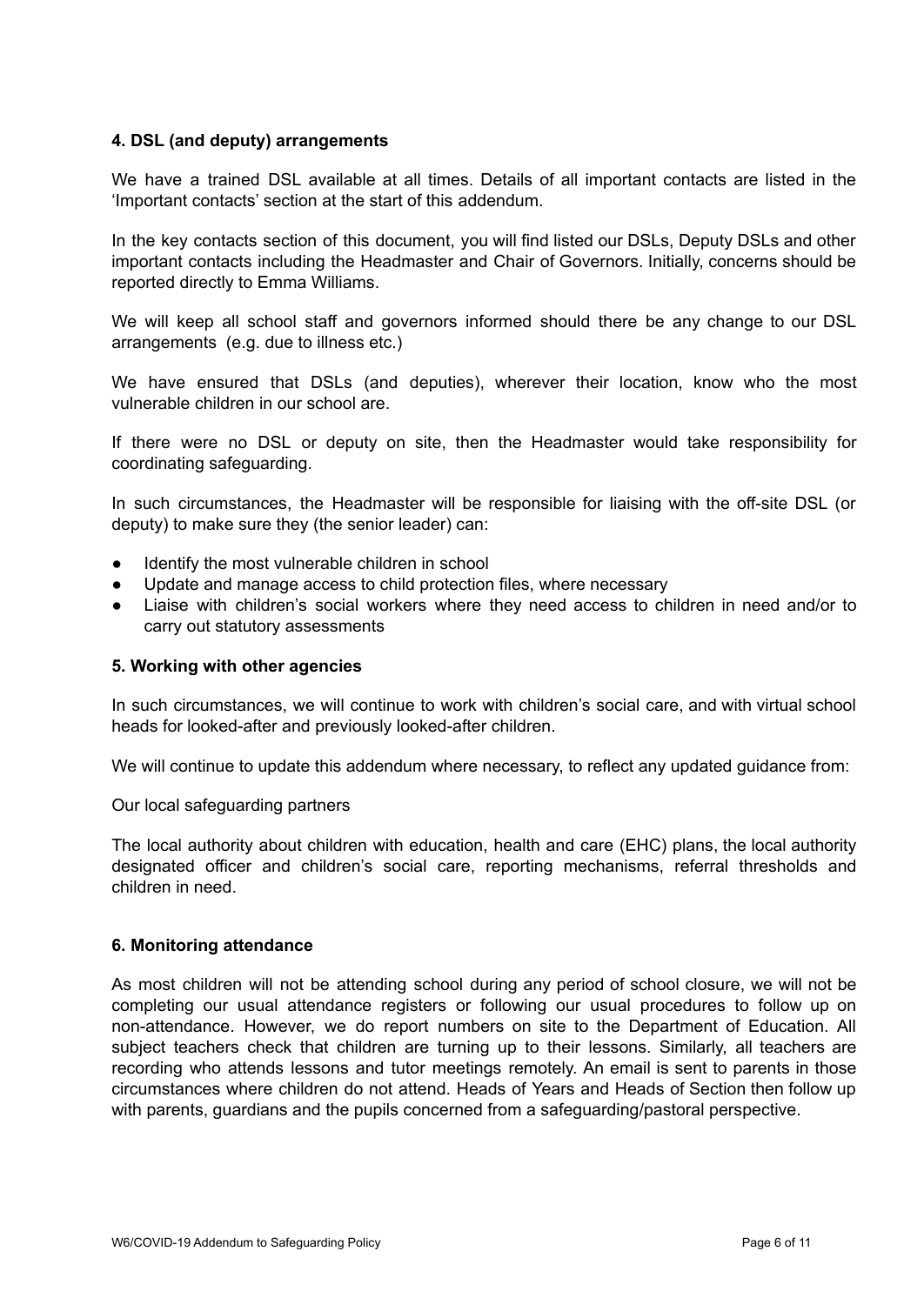The exception to this is where any child we expect to attend school during the closure doesn't attend, or stops attending. In these cases we will follow up on their absence with their parents or carers or notify their social worker, where they have one.

We will make arrangements with parents and carers to make sure we have up-to-date emergency contact details, and additional contact details where possible.

#### **7. Peer-on-peer abuse**

We will continue to follow the principles set out in part 5 of Keeping Children Safe in Education, when managing reports and supporting victims of peer-on-peer abuse.

Staff should continue to act on any concerns they have immediately – about both children attending school and those at home and learning online.

#### **8. Concerns about a staff member or volunteer**

We will continue to follow the principles set out in part 4 of Keeping Children Safe in Education.

Staff should continue to act on any concerns they have immediately – whether those concerns are about staff/volunteers working on site or remotely.

We will continue to refer adults who have harmed or pose a risk of harm to a child or vulnerable adult to the Disclosure and Barring Service (DBS).

We will continue to refer potential cases of teacher misconduct to the Teaching Regulation Agency. We will do this using the email address Misconduct. Teacher@education.gov.uk for the duration of the COVID-19 period, in line with government guidance.

#### **9. Support for children who aren't 'vulnerable' but where we have concerns**

We have the option to offer places in school to children who don't meet the Department for Education's definition of 'vulnerable', but who we have safeguarding concerns about. We will work with parents/carers to do this. This might include children who do not meet the threshold for referral or for whom a referral has been made in the recent past.

If these children will not be attending school, we will put in place an enhanced contact plan which will augment the very regular opportunities for contact , as explained in section 10 below.

#### **10. Enhanced Contact plans**

We have contact plans for all children and enhanced contact plans for children with a social worker and children whom we have safeguarding concerns about. In these circumstances. Individual enhanced contact plans set out:

- How often the tutor and Head of Year will make contact and with whom (parent/guardian/social worker)
- How this contact will be made
- Any other contextual information relevant to this period
- We have agreed these plans with children's social care where relevant, and will review them every month.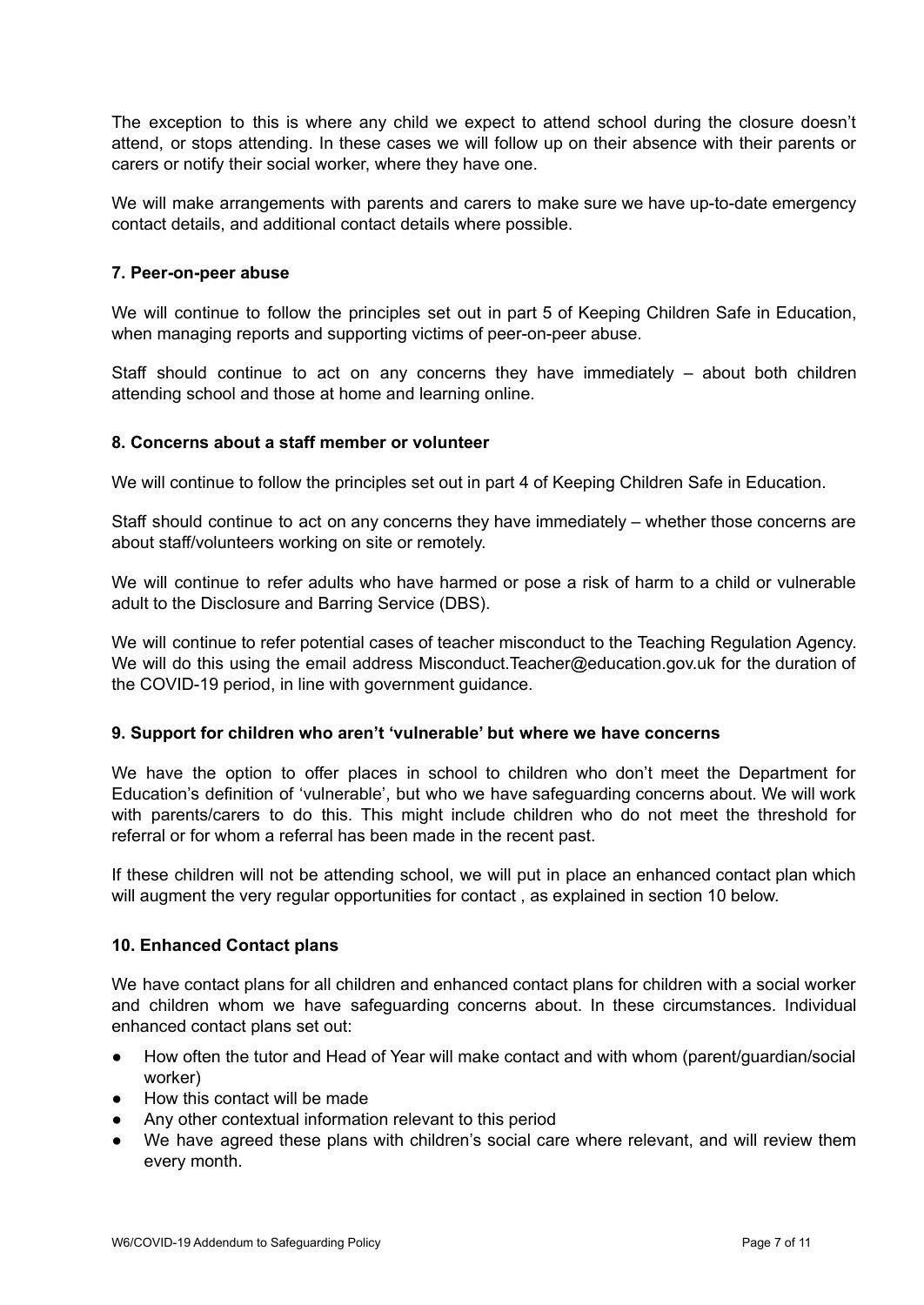### **11. Safeguarding all children**

Staff and volunteers are aware that this difficult time potentially puts all children at greater risk.

Staff and volunteers will continue to be alert to any signs of abuse, or effects on pupils' mental health that are also safeguarding concerns, and act on concerns immediately in line with the procedures set out in section 3 above

For children at home, they will look out for signs like:

- Not completing assigned work or logging on to school systems
- No contact from children or families
- Seeming more withdrawn during any class check-ins or video calls
- Children are likely to be spending more time online during this period see section 12 below for our approach to online safety both in and outside school.
- See section 13 below for information on how we will support pupils' mental health.

#### **12. Online safety**

#### 12.1 In school

We will continue to have appropriate filtering and monitoring systems in place in school.

#### 12.2 Outside school

Where staff are interacting with children online, they will continue to follow our existing acceptable use policy. See:

[https://www.rossall.org.uk/wp-content/uploads/2015/05/Pupils-Use-of-ICT-Mobile-Phones-and-Elec](https://www.rossall.org.uk/wp-content/uploads/2015/05/Pupils-Use-of-ICT-Mobile-Phones-and-Electronic-Devices-Policy.pdf) [tronic-Devices-Policy.p](https://www.rossall.org.uk/wp-content/uploads/2015/05/Pupils-Use-of-ICT-Mobile-Phones-and-Electronic-Devices-Policy.pdf)

Similarly, they will adhere to:

- 1. Our Safeguarding and Child Protection Policy
- 2. Staff Code of Conduct
- 3. E-Safety Policy

Staff will continue to be alert to signs that a child may be at risk of harm online, and act on any concerns immediately, following our reporting procedures as set out in section 3 of this addendum.

We will make sure children know how to report any concerns they have back to school, and signpost them to other sources of support too.

#### 12.3 Working with parents and carers

We will make sure parents and carers:

Are aware of the potential risks to children online and the importance of staying safe online

Know what our school is asking children to do online, including what sites they will be using and who they will be interacting with from our school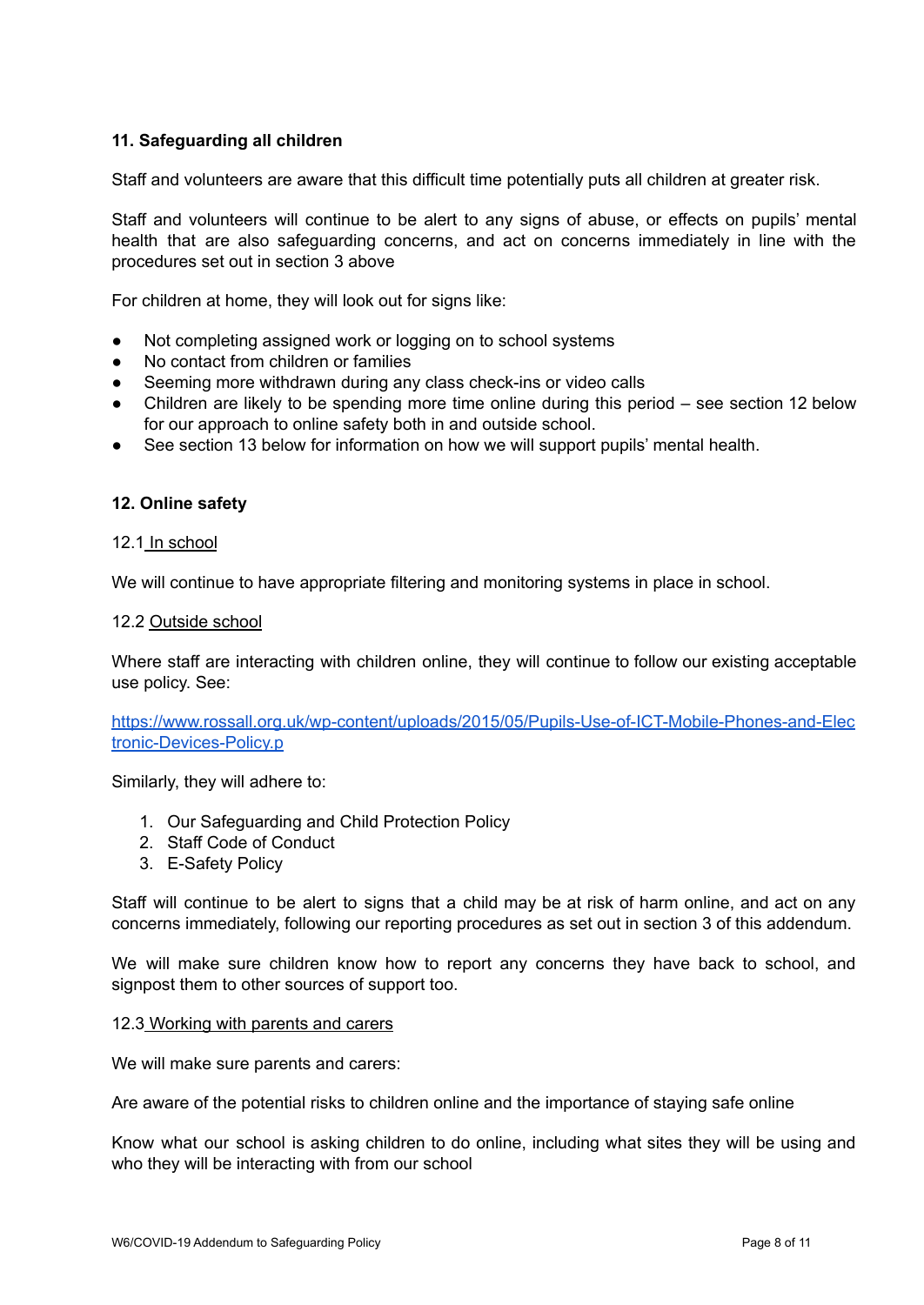Know where else they can go for support to keep their children safe online

Our PSHE Co-ordinator and Deputy Head (Teaching and Learning) and Director of Professional Development will provide regular updates to parents and pupils regarding online safety.

#### **13. Mental health**

Where possible, we will continue to offer our current support for pupil mental health for all pupils.

We will also signpost all pupils, parents and staff to other resources to support good mental health at this time.

When setting expectations for pupils learning remotely and not attending school, teachers will bear in mind the potential impact of the current situation on both children's and adults' mental health.

#### **14. Staff recruitment, training and induction**

#### 14.1 Recruiting new staff and volunteers

We continue to recognise the importance of robust safer recruitment procedures, so that adults and volunteers who work in our school are safe to work with children.

We will continue to follow our safer recruitment procedures, and part 3 of Keeping Children Safe in **Education** 

In urgent cases, when validating proof of identity documents to apply for a DBS check, we will initially accept verification of scanned documents via online video link, rather than being in physical possession of the original documents. This approach is in line with revised guidance from the DBS.

New staff must still present the original documents when they first attend work at our school.

We will continue to do our usual checks on new volunteers, and do risk assessments to decide whether volunteers who aren't in regulated activity should have an enhanced DBS check, in accordance with paragraphs 167-172 of Keeping Children Safe in Education.

We will make sure staff and volunteers are aware of changes to our procedures and local arrangements.

New staff and volunteers will continue to receive:

- A safeguarding induction
- A copy of our children protection policy (and this addendum)
- Keeping Children Safe in Education part 1
- Confirmation of local processes
- Confirmation of DSL arrangements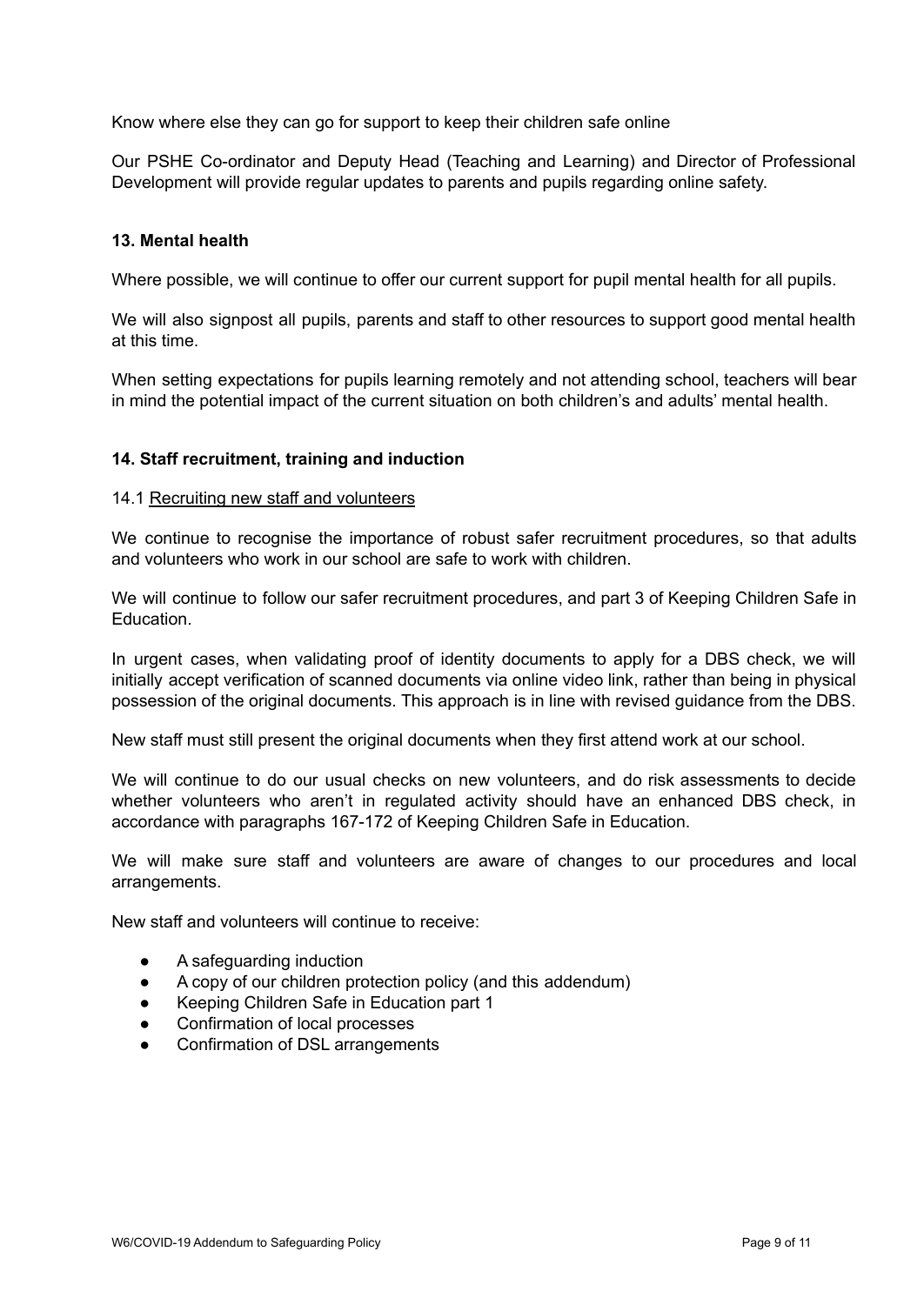#### 14.2 Keeping records of who is on site

We will keep a record of which staff and volunteers are on site and ensure that appropriate checks have been carried out for them.

We will continue to keep our single central record up to date.

Everyone working or volunteering in our school each day, including staff 'on loan'

Details of any risk assessments carried out on staff and volunteers on loan from elsewhere

#### **15. Monitoring arrangements**

This policy will be reviewed as guidance from the 3 local safeguarding partners, the LA or DfE is updated, and as a minimum this review will be conducted once every three weeks by Stephanie Capstick and Matt Turner. If the review results in substantive changes to this document, then, it will be re-approved by the full governing board

#### **16. Links with other policies**

This Addendum to our Child Protection and Safeguarding Policy should be read in conjunction with the following School policies. These can be found on the School Intranet or available on request from the School office.

- Safeguarding and Child Protection Policy
- Anti-Bullving Policy
- Behaviour Policy
- Code of Conduct for Staff
- Complaints and Appeals Procedure
- Data Protection (both for Staff and for Pupils and Parents)
- Disclosure and Barring Service (DBS)
- Safer Recruitment
- E-Safety (including Acceptable Usage for Pupils and Staff and Use of Social Media)
- Induction of New Staff in Safeguarding Children
- Interaction with Pupils
- Missing Pupils
- PSHE
- Pupils' use of ICT, Mobile Phones and Electronic Devices
- Pupils' Confidentiality
- Restraint
- Taking, Storing and Using Images of Children
- Supervision of Pupils
- Visitors
- Whistleblower